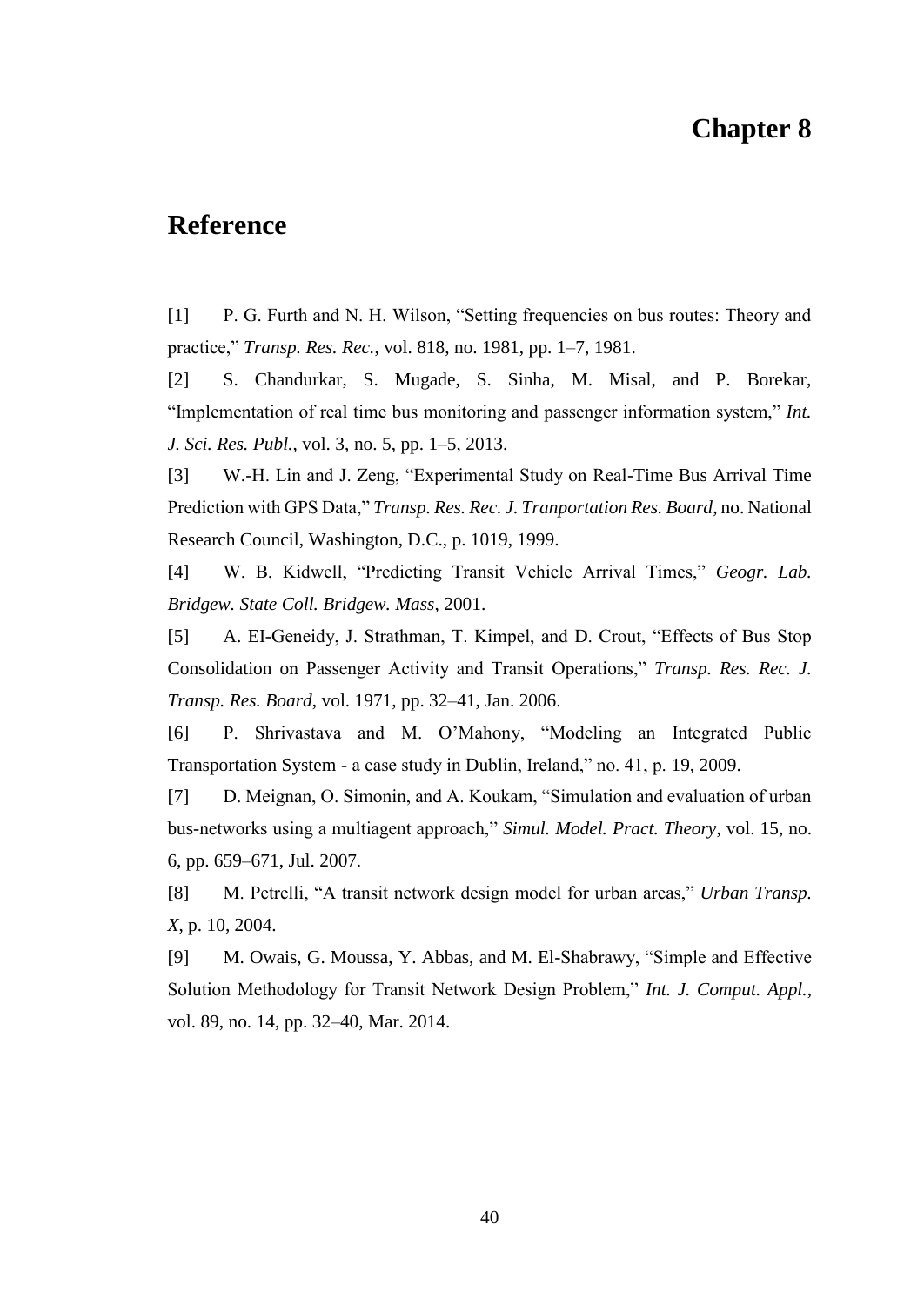## *Appendix A – Route Details*

| #                       | <b>Name</b>                       | <b>latitudes</b> | longitudes |
|-------------------------|-----------------------------------|------------------|------------|
| $\mathbf{1}$            | Pettah                            | 6.93321          | 79.8554    |
| $\overline{2}$          | Fort Railway Station              | 6.93408          | 79.8502    |
| 3                       | Lotus Road                        | 6.93398          | 79.847     |
| $\overline{\mathbf{4}}$ | Galle Face Green                  | 6.92196          | 79.8461    |
| 5                       | Kollupitiya Junction              | 6.91116          | 79.8497    |
| 6                       | McDonalds Kollupitiya             | 6.90317          | 79.8523    |
| 7                       | Bambalapitiya Junction            | 6.89369          | 79.8555    |
| 8                       | Holy Family Convent Bambalapitiya | 6.88781          | 79.8573    |
| 9                       | Savoy Cinema Wellawatte           | 6.88027          | 79.8596    |
| 10                      | <b>Wellawatte Junction</b>        | 6.87534          | 79.861     |
| 11                      | Lake House                        | 6.93261          | 79.848     |
| 12                      | <b>Gamini Hall Junction</b>       | 6.92653          | 79.8618    |
| 13                      | Darley Road/Excel World           | 6.92166          | 79.8622    |
| 14                      | Gangarama                         | 6.91811          | 79.8543    |
| 15                      | Bishop\'s College                 | 6.91459          | 79.8559    |
| 16                      | Mahanama College                  | 6.90568          | 79.8536    |
| 17                      | <b>British Council</b>            | 6.89983          | 79.8555    |
| 18                      | Regal Cinema                      | 6.93128          | 79.847     |
| 19                      | Slave Island                      | 6.9233           | 79.8516    |
| 20                      | <b>Town Hall</b>                  | 6.9168           | 79.8634    |
| 21                      | <b>Public Library</b>             | 6.91287          | 79.8579    |
| 22                      | St. Bridget\'s Convent            | 6.90965          | 79.8637    |
| 23                      | <b>Race Course Grounds</b>        | 6.90618          | 79.8637    |
| 24                      | Campus (Arts Faculty)             | 6.90258          | 79.8622    |
| 25                      | Campus (near Wycherley)           | 6.90002          | 79.8595    |
| 26                      | <b>Thurstan College</b>           | 6.90502          | 79.8583    |
| 27                      | <b>Glass House</b>                | 6.91094          | 79.8583    |
| 28                      | Thunmulla                         | 6.89619          | 79.8603    |
| 29                      | Police Park                       | 6.89288          | 79.862     |
| 30                      | Thimbirigasyaya                   | 6.88998          | 79.8638    |
| 31                      | <b>BRC Grounds</b>                | 6.88753          | 79.8645    |
| 32                      | Redimola Junction                 | 6.88363          | 79.8683    |
| 33                      | Maya Ave.                         | 6.88077          | 79.8704    |
| 34                      | Kirulapone Junction               | 6.87858          | 79.8746    |
| 35                      | Kirulapone South                  | 6.87772          | 79.8786    |

Details of the bus stops with their longitudes and latitudes;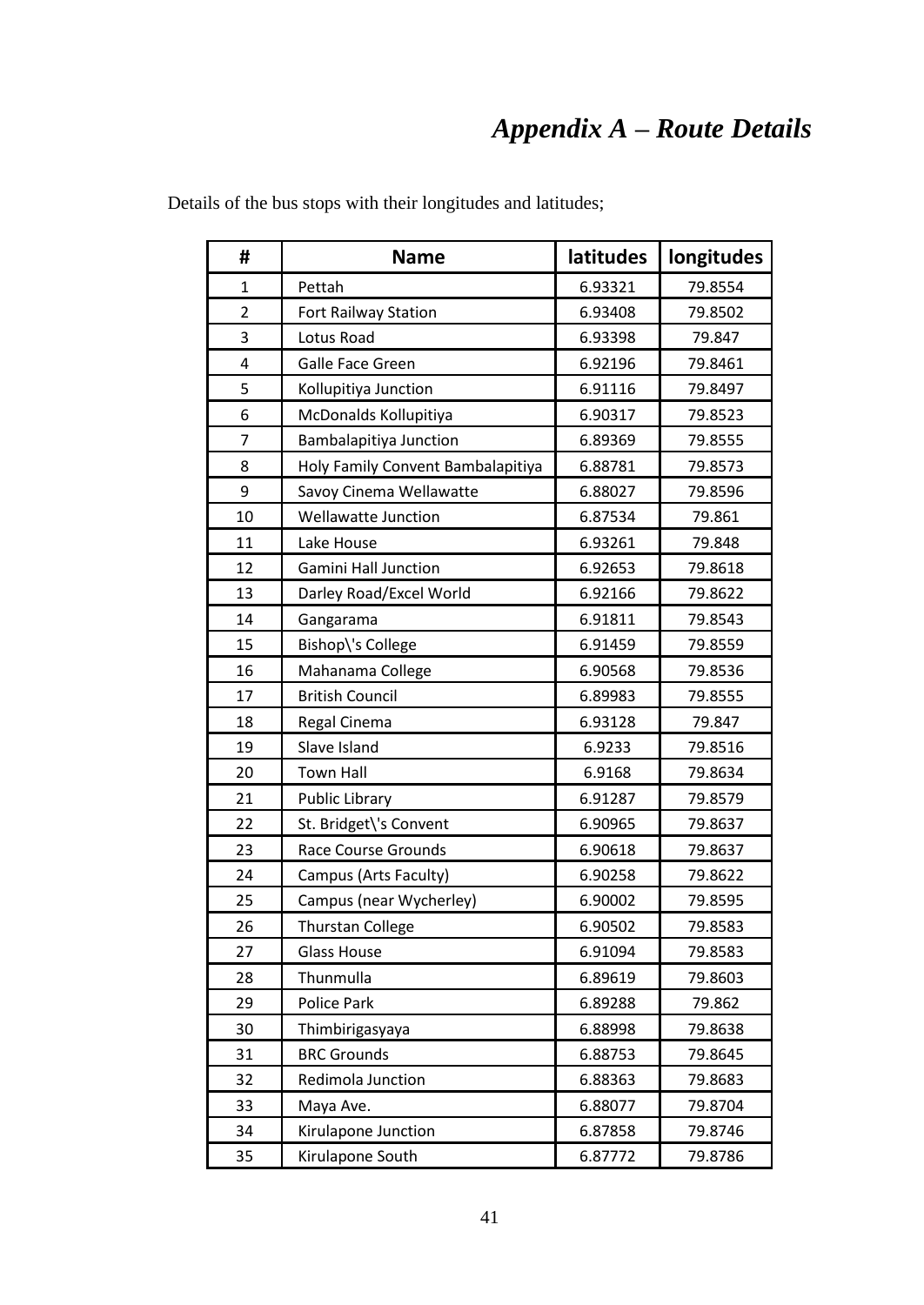| 36 | Balapokuna Road                  | 6.87384 | 79.8819 |
|----|----------------------------------|---------|---------|
| 37 | Anula Vidyalaya                  | 6.87195 | 79.8843 |
| 38 | Nugegoda                         | 6.86932 | 79.8896 |
| 39 | Seventh Mile Post                | 6.86686 | 79.8933 |
| 40 | Gansabha Junction                | 6.86511 | 79.8966 |
| 41 | Delkanda                         | 6.86282 | 79.9018 |
| 42 | Wijerama                         | 6.85764 | 79.9086 |
| 43 | Navinna                          | 6.8551  | 79.9134 |
| 44 | Arpico M\'gama                   | 6.85243 | 79.917  |
| 45 | Wattegedara Junction             | 6.85123 | 79.9211 |
| 46 | Maharagama                       | 6.84608 | 79.9281 |
| 47 | Sugathadasa Stadium              | 6.94666 | 79.8691 |
| 48 | <b>Armour Street</b>             | 6.94343 | 79.8643 |
| 49 | Ananda College                   | 6.9245  | 79.868  |
| 50 | Maradana                         | 6.92824 | 79.8646 |
| 51 | Castle Street Hospital           | 6.91097 | 79.8852 |
| 52 | Devi Balika Vidyalaya            | 6.91102 | 79.8821 |
| 53 | Alwis Place Kollupitiya          | 6.91264 | 79.8539 |
| 54 | Arts Fac. Horton Place           | 6.91155 | 79.8687 |
| 55 | Green Path                       | 6.91173 | 79.862  |
| 56 | <b>Stratford Avenue</b>          | 6.87761 | 79.873  |
| 57 | Kirulapone Ave.                  | 6.88269 | 79.8756 |
| 58 | Suwisuddharamaya                 | 6.88013 | 79.8696 |
| 59 | Sapphire Halt                    | 6.8767  | 79.8664 |
| 60 | Pamankada                        | 6.87698 | 79.8697 |
| 61 | Vijaya Kumaratunge Mw.           | 6.88553 | 79.8767 |
| 62 | Apollo Hospital                  | 6.88922 | 79.8769 |
| 63 | Narahenpita Junction             | 6.89189 | 79.877  |
| 64 | Ibbanwela Junction               | 6.91879 | 79.8613 |
| 65 | <b>Ward Place</b>                | 6.91721 | 79.8662 |
| 66 | <b>Borella</b>                   | 6.91474 | 79.8776 |
| 67 | Horton Place - Baseline Junction | 6.91126 | 79.8775 |
| 68 | <b>Borella Cemetery Junction</b> | 6.90859 | 79.8773 |
| 69 | Sarana Road                      | 6.90558 | 79.8735 |
| 70 | <b>Maitland Place</b>            | 6.9029  | 79.8705 |
| 71 | Delmon Hospital                  | 6.87071 | 79.8621 |
| 72 | Ramakrishna Road                 | 6.8659  | 79.863  |
| 73 | <b>William Grinding Mills</b>    | 6.86251 | 79.8638 |
| 74 | Dehiwala Municipal Council       | 6.86103 | 79.8641 |
| 75 | St. Mary\'s Church Dehiwala      | 6.85918 | 79.8645 |
| 76 | Holy Family Convent Dehiwala     | 6.85717 | 79.865  |
| 77 | Dehiwala Junction                | 6.85082 | 79.866  |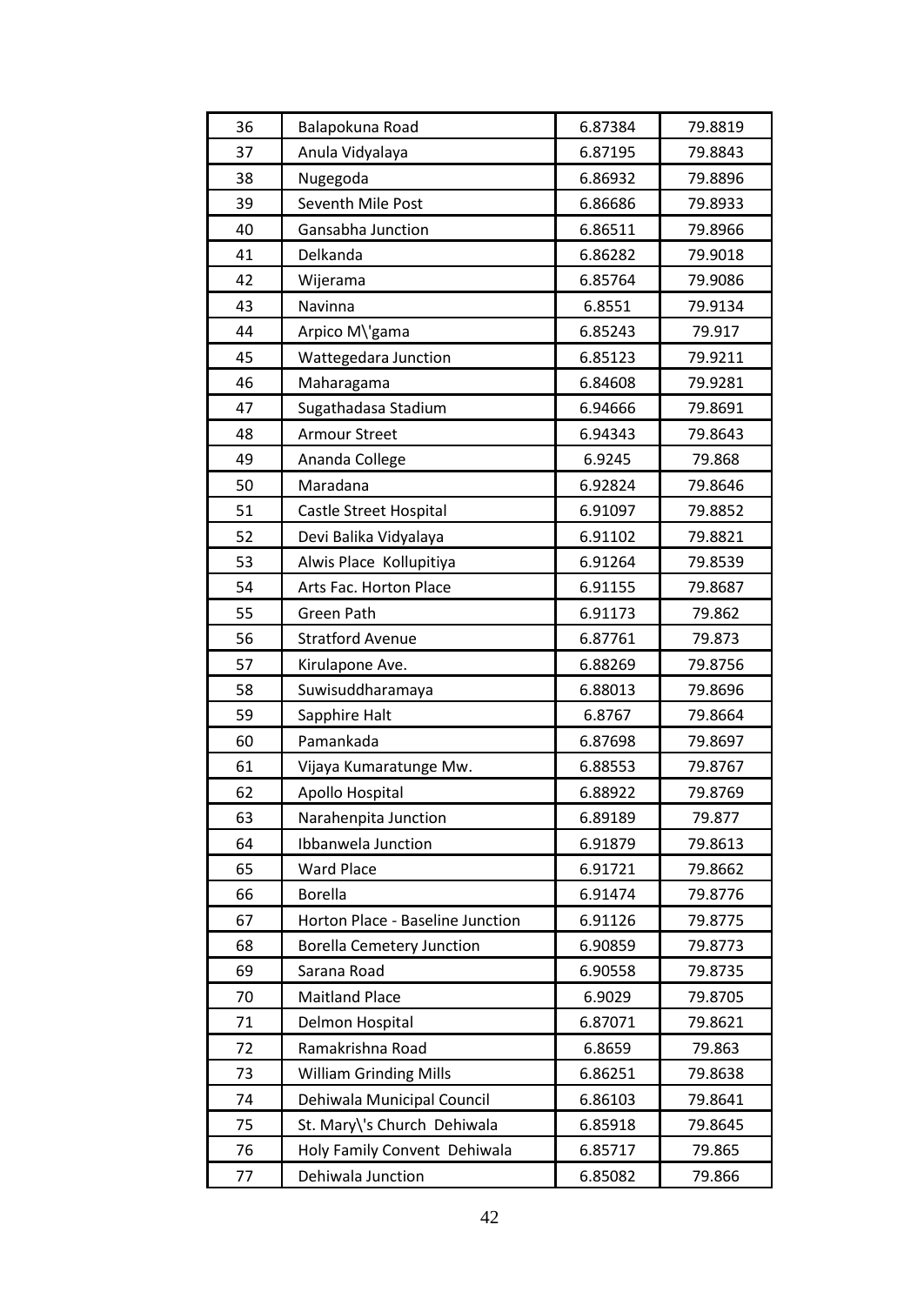| 78  | Dehiwala Cemetery               | 6.84493 | 79.8662 |
|-----|---------------------------------|---------|---------|
| 79  | Hotel Road Mt. Lavinia          | 6.84197 | 79.8669 |
| 80  | S. Thomas\' College Mt. Lavinia | 6.83775 | 79.8674 |
| 81  | Mount Lavinia Junction          | 6.83296 | 79.8673 |
| 82  | <b>Maliban Junction</b>         | 6.81943 | 79.8737 |
| 83  | Belekkade Junc. Rathmalana      | 6.81474 | 79.8788 |
| 84  | Rathmalana Airport              | 6.81244 | 79.8811 |
| 85  | Soysapura                       | 6.80462 | 79.8867 |
| 86  | Katubedda Junction              | 6.79733 | 79.8885 |
| 87  | Rawatawatta                     | 6.78803 | 79.8851 |
| 88  | Moratuwa                        | 6.77449 | 79.8824 |
| 89  | Panadura                        | 6.71138 | 79.9076 |
| 90  | Angulana                        | 6.79819 | 79.873  |
| 91  | Dutugemunu Street               | 6.87059 | 79.8774 |
| 92  | Kohuwala                        | 6.86707 | 79.8846 |
| 93  | Woodlands                       | 6.8623  | 79.8884 |
| 94  | Pepiliyana                      | 6.85666 | 79.8906 |
| 95  | Raththanapitiya                 | 6.84834 | 79.8976 |
| 96  | Boralesgamuwa                   | 6.84124 | 79.9016 |
| 97  | Werahera                        | 6.82972 | 79.9114 |
| 98  | Bokundara                       | 6.81862 | 79.9177 |
| 99  | Piliyandala                     | 6.80122 | 79.9233 |
| 100 | Kesbewa                         | 6.79552 | 79.9408 |
| 101 | Polgasovita                     | 6.78698 | 79.9649 |
| 102 | Kahathuduwa                     | 6.78346 | 79.9834 |
| 103 | Horana                          | 6.71662 | 80.0638 |
| 104 | Panagoda                        | 6.84827 | 80.0188 |
| 105 | Godagama                        | 6.85148 | 80.0316 |
| 106 | Migoda                          | 6.84423 | 80.0467 |
| 107 | Padukka                         | 6.84146 | 80.0908 |
| 108 | Handapangoda                    | 6.79234 | 80.1426 |
| 109 | Ingiriya                        | 6.74399 | 80.1766 |
| 110 | Teachers\' Training College     | 6.84471 | 79.9327 |
| 111 | Pannipitiya                     | 6.8462  | 79.9497 |
| 112 | Kottawa                         | 6.84167 | 79.964  |
| 113 | Makumbura                       | 6.83862 | 79.98   |
| 114 | Homagama                        | 6.84113 | 80.002  |
| 115 | Kottawa Railway Station         | 6.84401 | 79.9682 |
| 116 | Rukmalgama                      | 6.85692 | 79.9859 |
| 117 | Walgama Junc. Athurugiriya      | 6.86495 | 79.9958 |
| 118 | Athurugiriya Junction           | 6.87745 | 79.9895 |
| 119 | Pinhena Junction                | 6.83278 | 79.9647 |